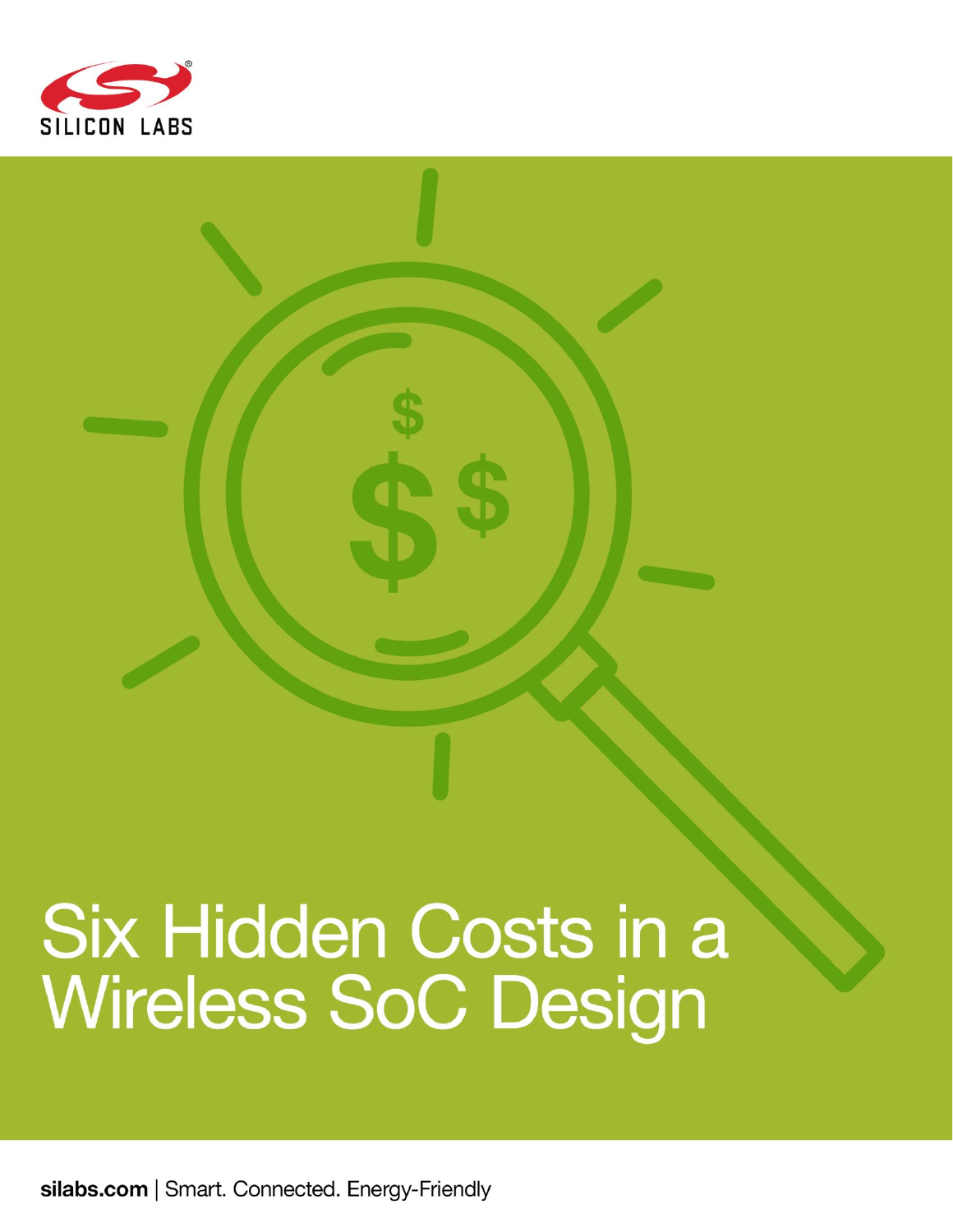

# Six Hidden Costs in a Wireless SoC Design

**Authors: Tom Nordman, Joe Tillison, Nick Dutton**

**So you want to save money by using a system-on-a-chip (SoC) in your wireless IoT design? What you don't know about dropping a wireless SoC onto the board could delay your product. If you're trying to decide between using a wireless SoC or a wireless module, be sure you know the tradeoffs. In this whitepaper, we explore the often overlooked elements of deciding between a module or an SoC.** 

#### **So You Want to Save Money With a Wireless SoC?**

When trying to save money by using a wireless SoC, two options present themselves:

First, using a wireless SoC on the product printed circuit board (PCB). This is typically smaller and cheaper than a wireless module but designing with it may include hidden costs. Second, using a wireless module with an SoC inside. A majority of the design is already done, including a fully-characterized PCB with RF optimization and antenna layout, shielding, timing components (crystals), the SoC's supporting bill of materials (BOM), regulatory approvals, and standards certifications. But they are generally more expensive than the SoC and needed bill of material.

So, which one is the easier and more cost-effective option? The answer changes depending on the product, the designer, time-to-market, and so on. Furthermore, the best option changes with volume.

*In 2019, Silicon Labs launched its first Series 2 Products. The - EFR32xG21xx SoC and xGM210xx module. These are ideal devices for for IoT devices requiring long range connections in home or industrial environments. This whitepaper will compare the benefits and costs for these two devices.* 

#### ▪ BGM210P a Wireless Bluetooth module pricing \$2.99 in 300,000-unit quantities (based on typical pricing at time of print)

▪ EFR32BG21 Bluetooth SoC pricing \$1.11 in 300,000-unit quantities (based on typical pricing at time of print)

#### **Contents**

- So You Want to Save Money With a Wireless SoC?
- **E** Breakeven Analysis
- Hidden Cost #1: RF Engineers and Design
- Hidden Cost #2: Lab Equipment and Facilities
- Hidden Cost #3: PCB Layout and Antenna Selection
- Hidden Cost #4: Regulatory Approvals
- **E** Hidden Cost #5: Reduced Product Revenue from TMM Delays
- **E** Hidden Cost #6: Supply Management and **Assurance**
- Moving from Modules to SoCs
- A Single Source for Both
- Conclusion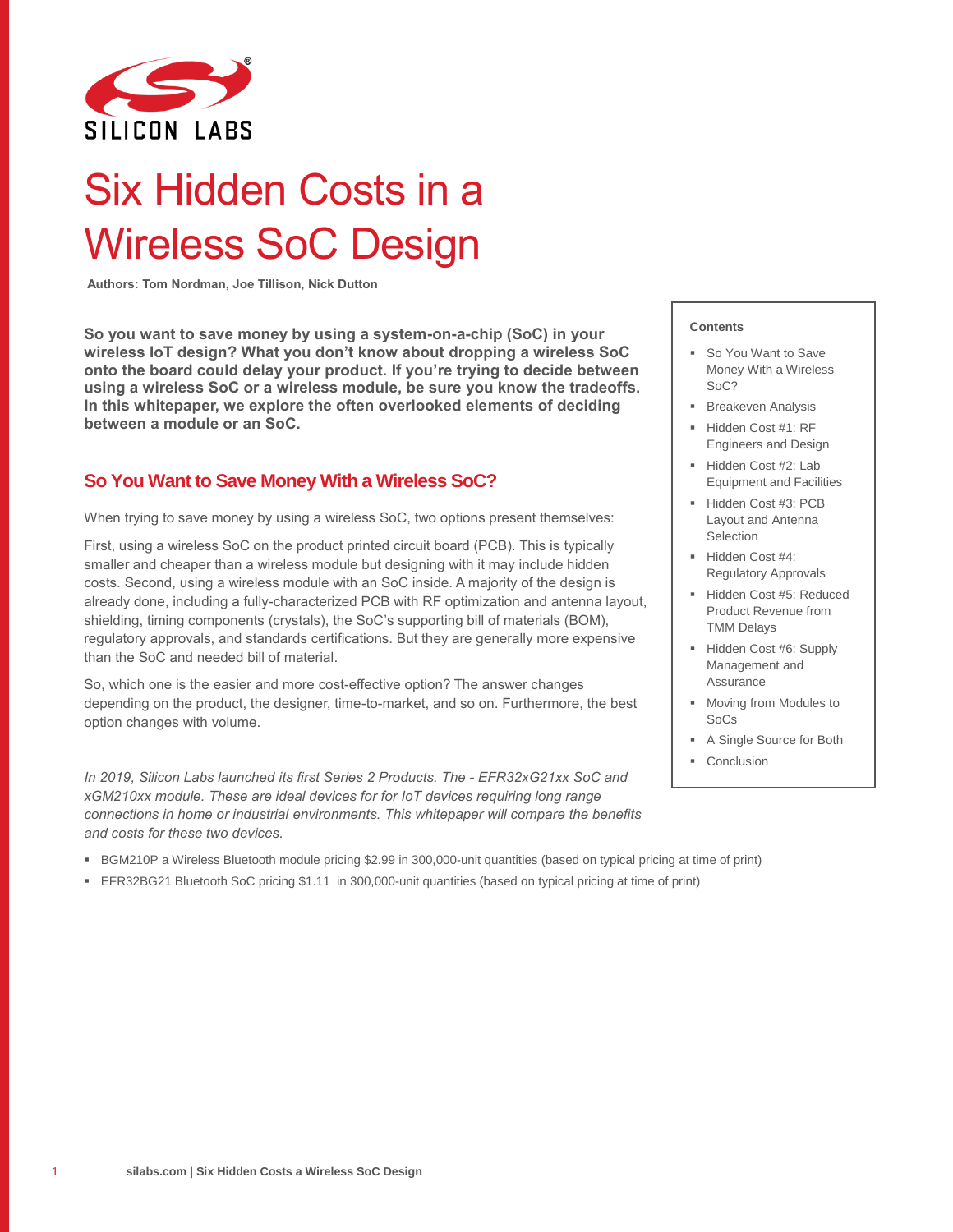

#### **Breakeven Analysis**

Modules cost more than their SoC equivalent, but many companies use them extensively. Why? And what's the breakeven volume for selecting between one option and the other? Here's a high-level cost comparison of wireless modules versus a wireless SoC.

| Cost Category (for a single product)                     | <b>Wireless Module</b> | <b>Wireless SoC</b> |
|----------------------------------------------------------|------------------------|---------------------|
| Board design effort (antenna, layout, match, PCB, debug) | Low                    | High                |
| Resource and lab equipment costs                         | Low                    | High                |
| <b>Regulatory certification costs</b>                    | Low                    | <b>High</b>         |
| <b>Standards certifications costs</b>                    | Low                    | Med                 |
| Time to market risks                                     | Low                    | <b>High</b>         |
| 300K typical pricing (in our intro/example above)        | \$2.99 each            | \$1.11 each         |

#### Breakeven Assumptions

- 1. Flat \$2.99 wireless module pricing between 10K-300K annual volumes.
- 2. Flat \$1.11 for equivalent wireless SoC pricing between 10K-300K annual volumes.
- 3. Flat \$0.55 for SoC corresponding bill of materials (BOM) and manufacturing test costs.
	- a. Actual BOMs vary between suppliers and even different versions of the same SoC.
	- b. The test cost per manufactured device is estimated to be \$0.05.
- 4. Gross Margin (in your product) = \$4.98 or 40% above module price.
- 5. SoC typically requires six months of extra development time due to more complexity in design, certification and regulatory approvals. Assuming an engineer's salary is ~\$100K/year, this would cost \$50K.
- 6. Given the above, the annual breakeven volume falls between 500K-1,300K units when we include the time to market and of lost revenues (see Appendix 1 for more details). When removing the time to market aspect, ie. the lost revenues from the calculation, the breakeven is between 100k-200k units.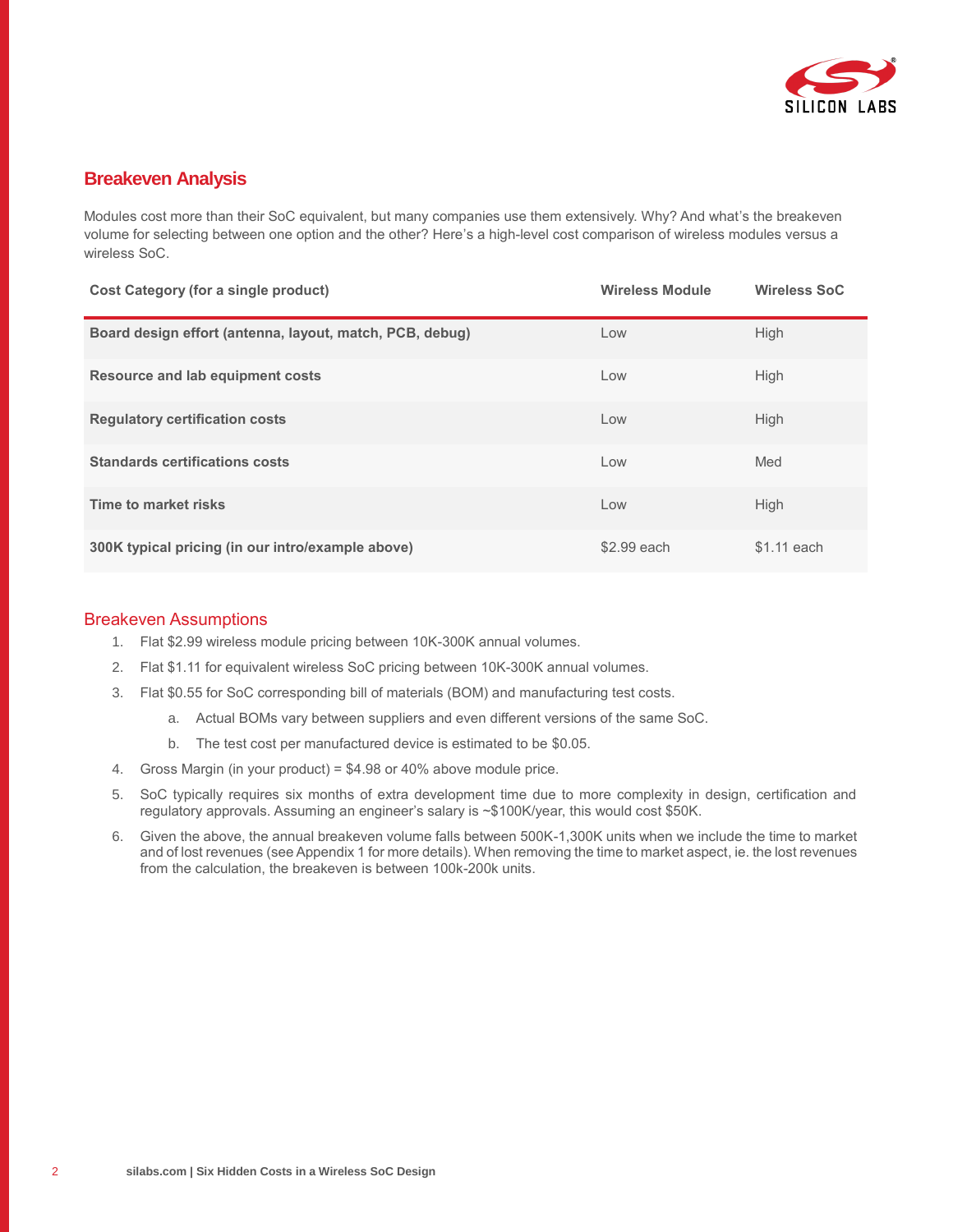





This breakeven figure may seem high, but even at these volumes, it still may not justify using an SoC, as the benefits of wireless modules are strong. For example, several high volume global products, such as bestselling mobile devices selling hundreds of millions of units per year, use wireless modules. Why? Modules can offer superior miniaturization and full global certifications with affordable comparable component costs. Typically the extra work of SoCs is not made up in profit.

So why is the breakeven point spread into such a wide scale of volumes? Because modules remove unknown risks that come with using a wireless SoC, and unknown risks are by definition hard to quantify in dollars or weeks.

Miniaturization of IoT design is difficult and expensive (costs of miniaturization is not included in this analysis). This is especially valid for "system-in-package" (SiP) modules, such as BGM13S, where the "bare die" is integrated into the substrate with all necessary RF components offering superior size and performance. Module benefits are even more obvious for applications where size is a critical design factor – where using the SiP modules may be the only option. Learn more about the SiP module benefits in the Silicon Labs "Miniaturizing IoT Designs" whitepaper.

#### **Hidden Cost #1: RF Engineers and Design**

An RF engineer is required for an SoC design. Or, at a minimum, access to RF engineering expertise from the SoC supplier. RF engineers can be expensive. Glassdoor.com estimates an RF engineer's salary is \$80-125K/year, unloaded, which does not account for overhead (office space, benefits, etc.). In the U.S., this typically adds about 33% on top of the salary.

Hiring an RF engineer = \$80-125K/year + 33% overhead = \$100-200K/year.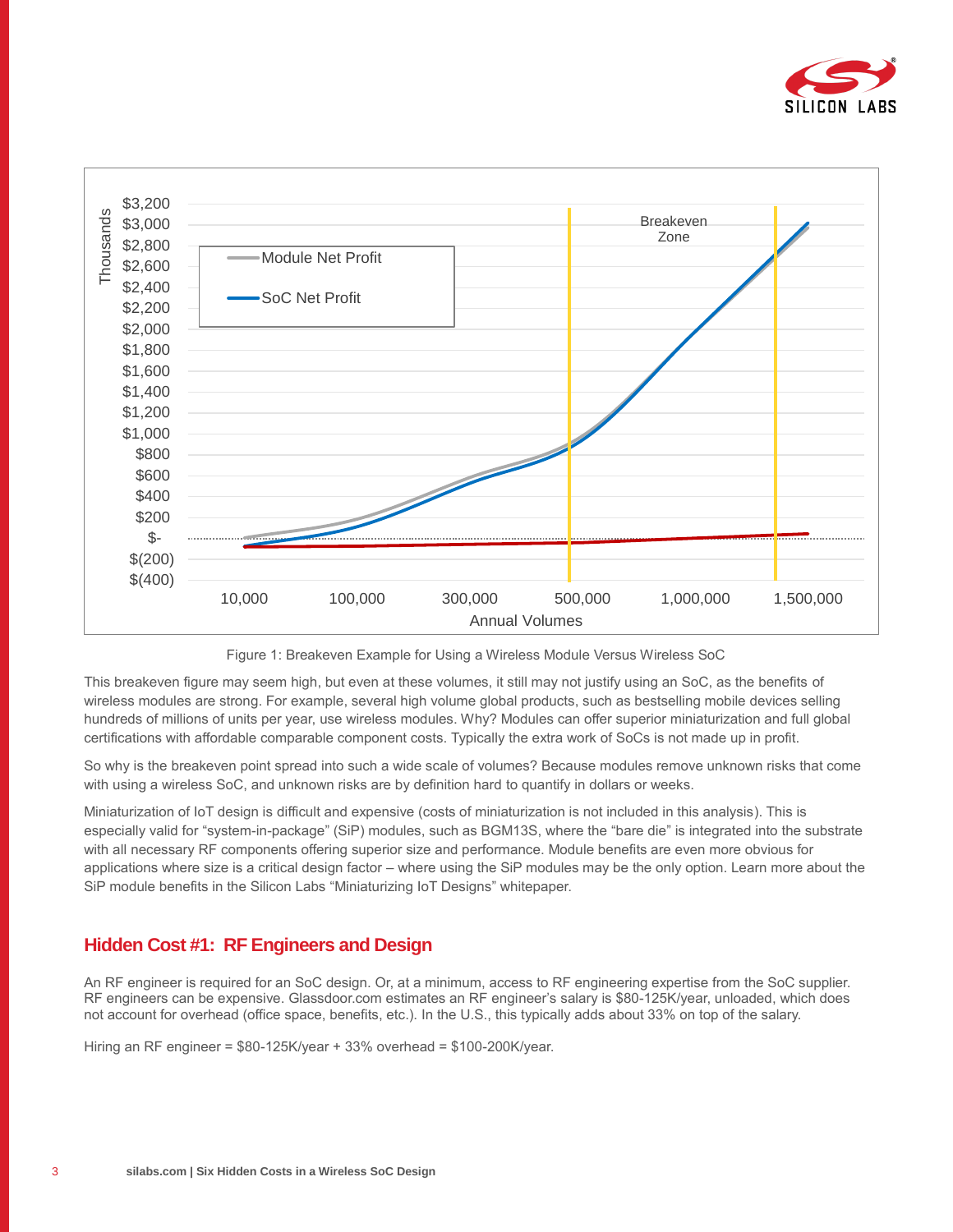

#### RF Application Notes – Not Always as Easy as 1, 2, 3

SoC suppliers provide application notes. The Silicon Labs application note, **AN930**, helps provide guidance for RF layout, including recommended antennas, traces, board material, and matching networks to maximize performance while minimizing cost and footprint.

However, since every design is different, the recommendations are always–*always*–hard to get exactly right. In fact, industry experts will attest that it is very common for product designers to follow an application note's recommendations "exactly" and still have performance issues compared to the datasheet specifications and/or product expectations.

Module companies charge more for their products partly because they are already RF-optimized within a small footprint and low BOM. The whole "system" can be placed on the end product board as a single component in one simple step.

| <b>RF Performance Factor</b>          | <b>Potential RF Impact</b>                                                                                                                                                                                                                                                                                                     |
|---------------------------------------|--------------------------------------------------------------------------------------------------------------------------------------------------------------------------------------------------------------------------------------------------------------------------------------------------------------------------------|
| Antenna type, supplier, and placement | Antenna placement, type, material composition, manufacturer, and cost can<br>change signal gain to the matching network resulting in mismatch and poor<br>performance.                                                                                                                                                         |
| Antenna trace shape and length        | Minor variations in length and shape can change the expected signal energy<br>and therefore the recommended matching network.                                                                                                                                                                                                  |
| <b>Board manufacturer</b>             | Differing distances or insulation material between layers, PCB via materials,<br>trace widths, screw holes, etc. can have effects.                                                                                                                                                                                             |
| <b>Component suppliers</b>            | At RF frequencies, different suppliers' components can behave differently<br>through tolerance differences in manufacture and result in different<br>performance. This can result when designers use "the ones they have on the<br>shelf" versus the recommended supplier or save a few pennies with a cheaper<br>alternative. |
| <b>Component types</b>                | Different component technologies can affect received power and voltage (e.g.,<br>wire-wound resistor vs. thin film).                                                                                                                                                                                                           |
| <b>Plastics and screw location</b>    | Screw placement can have coupling effects for both radiated and received<br>energy.                                                                                                                                                                                                                                            |
| <b>Battery location</b>               | Battery location and technology can affect signal power. A charging battery can<br>cause unknown adverse effects.                                                                                                                                                                                                              |
| <b>Display location</b>               | Like batteries, displays can create both electrical and RF interference.                                                                                                                                                                                                                                                       |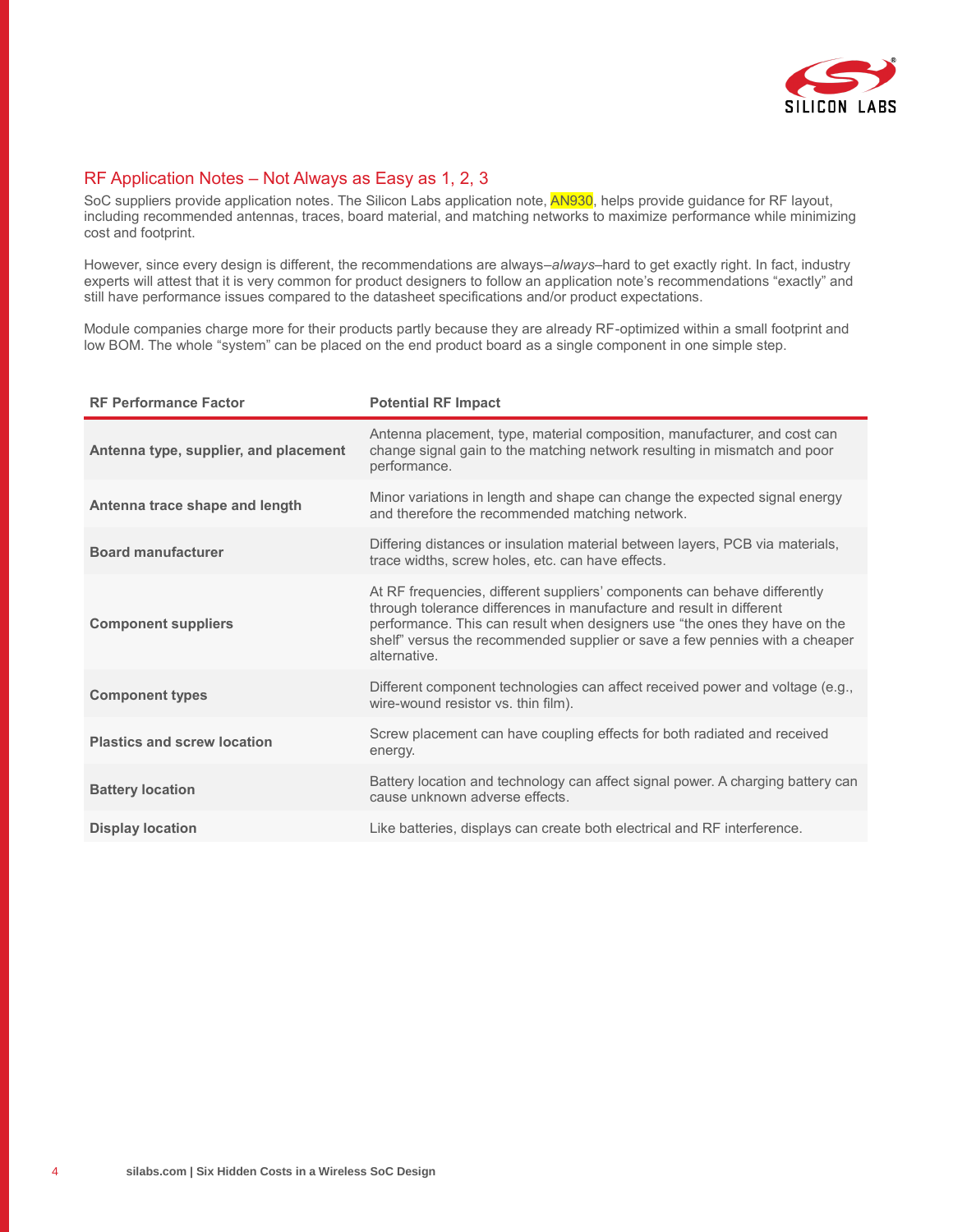

#### **Hidden Cost #2: Lab Equipment and Facilities**

RF engineering requires special equipment, software, and facilities to debug RF designs.

| <b>Lab Equipment</b>                              | <b>Cost to Own</b> | <b>Cost to Rent/Day</b>                                |
|---------------------------------------------------|--------------------|--------------------------------------------------------|
| Calibrated traceable gain horn antenna            | ~1.500             |                                                        |
| <b>Bi-conical antenna</b>                         | ~82.000            |                                                        |
| 3D positioner                                     | ~152.000           |                                                        |
| Spectrum analyzer                                 | ~56.000            | Included in a single day<br>rental at test facilities. |
| Wireless testing software with desired modulation | ~1.500             | This is generally \$1,000-<br>\$3,000/day.             |
| RF isolated, anechoic room (5m x 5m)              | ~1.520.000         |                                                        |
| Wireless standard emulator, sniffer, and debug    | ~1520.000          |                                                        |

#### **Hidden Cost #3: PCB Layout and Antenna Selection**

How hard can it be? Many engineers believe it should be easy to follow an application note for layout. While that can be true in many cases, antenna application notes are often complex. AN930, *the Silicon Labs EFR32 2.4 GHz antenna application layout guidelines*, provides some good examples of the nuances involved. It's designed to provide detailed RF parameters for the layout, to help customers get close to a "perfect" layout on their first try.



Figure 2: Image from AN930 on Estimation of PCB Layout Parasitics

But the PCB will *always* need tweaks to optimize antenna performance. These take time – a few days to determine what needs to be tweaked and several weeks to turn the board at a local PCB manufacturer. Two weeks, done multiple times, adds up quickly when a typical development can take 16 to 20 weeks. As mentioned before, wireless modules can generally be successfully placed on a product board with very simple guidelines. It is still necessary to test a design's RF performance, but with a module, it will likely be much more predictable.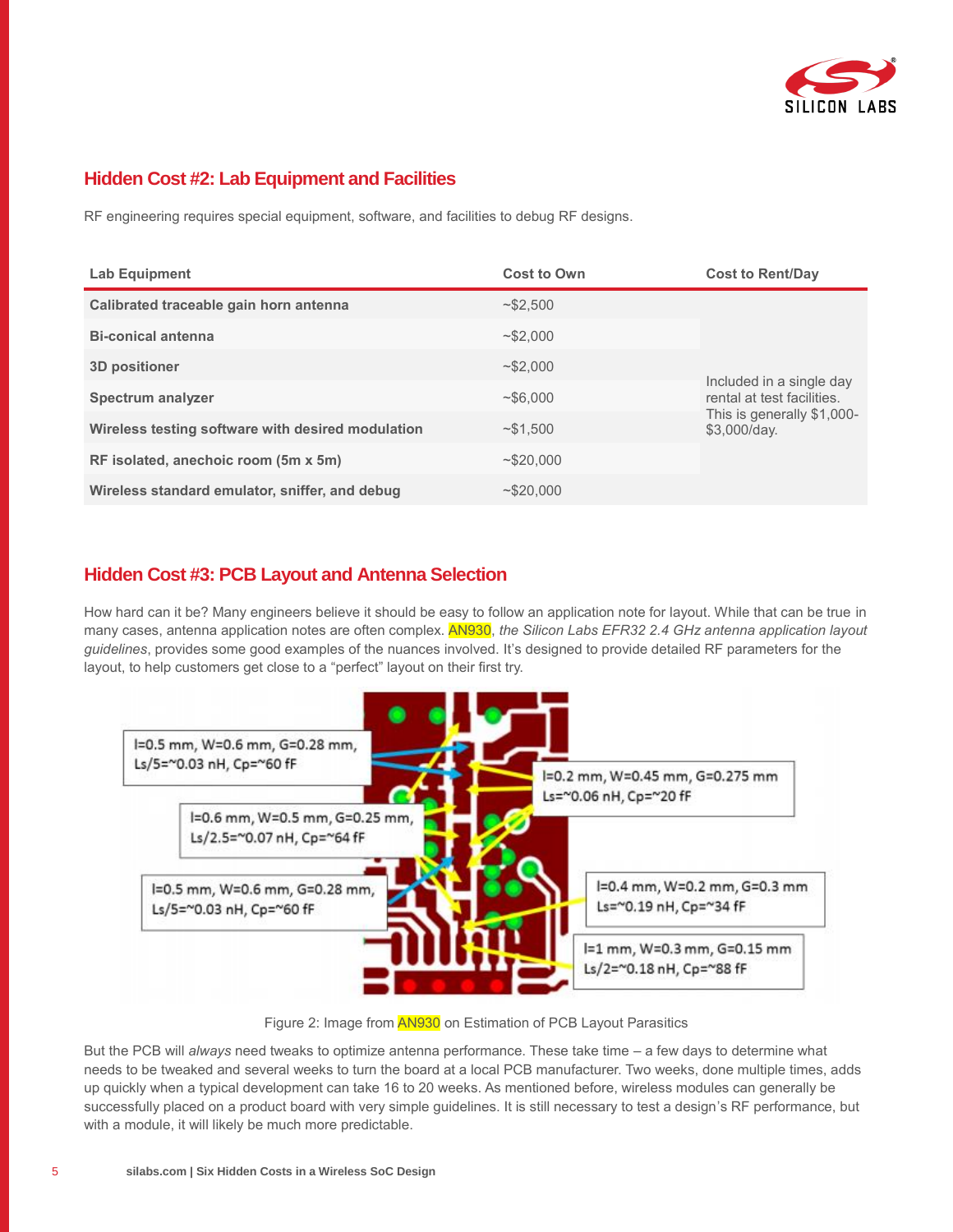

#### **Hidden Cost #4: Regulatory Approvals and Wireless Standard Certifications**

Products that operate in the unlicensed frequency bands require regulatory "type approvals." Many may also require a wireless standard certification, such as Bluetooth, Wi-Fi and Zigbee before they can be marketed.

Some wireless modules come pre-certified for type approval and wireless standards. Adding them to a product brings these approvals and certifications along, although the product designer must apply for membership in the standards bodies and conduct some product-level regulatory testing. Wireless SoCs do not carry product type approvals or pre-certifications, though may still be subject to alliance certifications (Zigbee, Wi-Fi- Bluetooth).

| <b>Certifying Body</b> | <b>Estimated Cost</b> | <b>Certification Costs Included in</b><br><b>Module Price</b> | <b>Certification Costs Included in</b><br><b>SoC Price</b> |
|------------------------|-----------------------|---------------------------------------------------------------|------------------------------------------------------------|
| <b>FCC</b>             | ~157.900              | <b>Yes</b>                                                    | <b>No</b>                                                  |
| ISEDC (Canada)         | ~157.900              | <b>Yes</b>                                                    | No.                                                        |
| ETSI/CE (Europe)       | ~157.900              | Yes; some limited end product<br>testing/re-testing required  | No.                                                        |
| South Korea            | ~1.500                | <b>Yes</b>                                                    | No.                                                        |
| Japan                  | ~1.500                | Yes                                                           | No.                                                        |
| <b>Bluetooth</b>       | $~1.68$ .000          | Yes; additional membership fee<br>required                    | Some additional membership fee<br>required                 |
| Zigbee                 | ~1.000                | Yes, additional membership fee<br>required                    | No; additional membership fee<br>required                  |

#### Typical Certification Costs

Regulatory testing costs and type approvals vary by country. Some countries will accept others' approvals. For example, The United States FCC Part 15 approvals and paperwork are accepted by Canada without the need for further testing, but require separate application, approval and certification work.

Every wireless standard requires certification and paid membership in the standards body. Each certification body is independent and will not accept others' certifications. There are consulting companies for the approval and certification processes. They understand exactly what's required, how to test, how to correctly complete reports and when an approval or certification is required. Appendix 3 provides a list of certifying bodies, guidelines, estimated costs and consulting companies.

One aspect to also consider is changing RF regulatory requirements. When using a wireless module, this issue is solved by the module manufacturer. Changing RF regulations can be very complicated to manage for a company that does not focus on these items as their main business, especially when the product portfolio consists of tens of SoC based designs. Changes in RF regulatory certifications result in several hundreds of thousands of dollars of unexpected costs, as the supplier needs to do re-tests for all of its IoT devices; these costs are minimum when using pre-certified wireless modules.

Certification of a product, based on SoC design, can become a budget nightmare, but also lead to unwanted product performance issues. The typical issue in SoC based IoT design, is the radio transmit output power related. When designs are completed and the device is taken to RF regulatory testing, it does not pass the RF certification tests with given TX powers due various reasons. This is very typical for an IoT device – and what needed to be done, is not welcome - the actual radio performance (TX power) is knock down to compensate the issues in RF regulatory testing or the actual design would needed to be tweaked. If the choice is to lower the actual TX power, this is leading on poor link budget, ie less RF range eventually leading higher transmit power and issue on connection range. All the mentioned issues can lead into several months of unbudgeted work / costs. When using wireless modules, lot of this burned is taken away with very careful RF design of the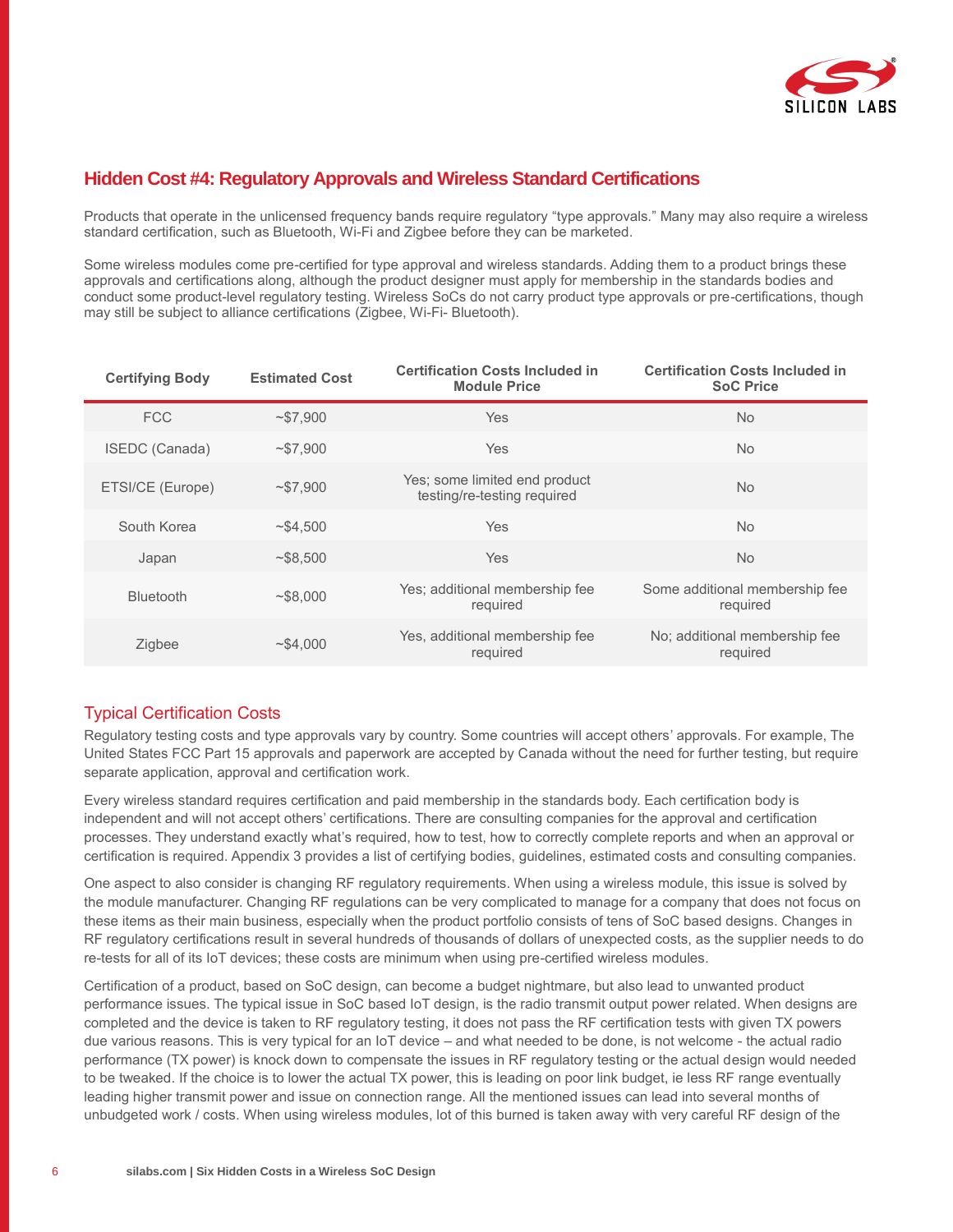

module and well documented layout guidelines for maximum RF performance. Also leading to managed RF regulatory budget. Read more about the regulatory certifications in AN1048.

#### **Hidden Cost #5: Reduced Product Revenue from Time-to-Market Delays**

One of the biggest hidden "costs" in using a wireless SoC versus a module is the risk of missing the market window due to incremental time to design it in, test it, debug it, type approve it and certify it.

Every day the product is not on the market is a day of lost revenue. This can range from a few weeks to a few months. Removing risk of time to market is a key reason why some very large volume companies still use modules even though they cost more.

#### **Hidden Cost #6: Supply Management and Assurance**

For companies with low-volume production runs, modules can mitigate supply risk. A module supplier bargains for SoC supply on behalf of its entire customer base. Therefore, they consolidate demand and insulate small companies from potential linedown situations if there is a shortage of SoCs. Sourcing a single module is also simpler than sourcing all the components to put an SoC on the board.

#### **Moving from Wireless Modules to Wireless SoCs**

When a company using modules decides to move to wireless SoCs, the question becomes how to reuse the software they have developed with the module. Module companies generally provide a software application programming interface (API) for their modules. This provides their customers with an easy-to-use API that allows them to transition between different modules for different SoC versions and/or wireless standards. The Silicon Labs developer experience for wireless SoCs and modules is the same, allowing customers to move their application among these devices.

#### **Single Source for Wireless Modules and SoCs**

Some suppliers sell both modules and SoCs. As such they may support a more seamless software migration between modules and SoCs, using the same development tools for both. This provides the advantage of de-risking the initial product development and achieving faster time to market, but still allowing for a future cost reduction without changing software. Silicon Labs is an example of such a company. The company has a heritage of pioneering RF innovations and a long history of working with module companies. Silicon Labs acquired several strategic module providers over the years and is specialized in designing, certifying, supporting and manufacturing wireless IoT modules. Silicon Labs is a one-stop-shop for both wireless SoCs and wireless modules, delivering common software, stacks, support and development tools.

#### **Conclusion**

The decision whether or not to use a wireless module or wireless SoC has a high degree of associated complexity that depends on volume, time to market urgency, risk tolerance and available resources. By choosing a single supplier who can deliver both modules and SoCs while protecting software investment, the migration from module to SoC is simplified, if and when the breakeven analysis warrants the move.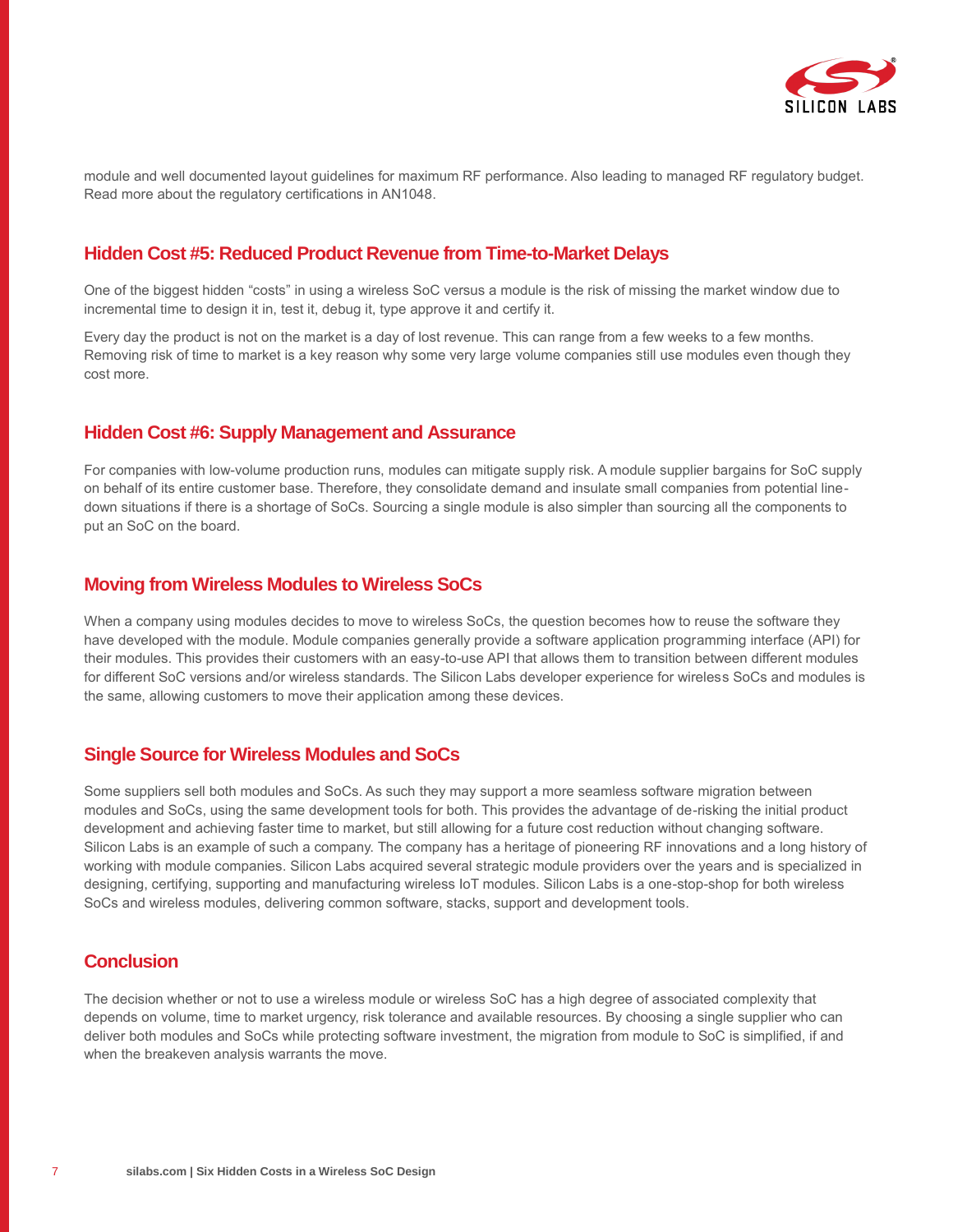

## **Appendix 1: Breakeven Calculations for Figure 1**

| <b>Requirement</b>                                                      |        |         |         |         |            | <b>SoC Costs Module Costs</b> |
|-------------------------------------------------------------------------|--------|---------|---------|---------|------------|-------------------------------|
| Wireless standards body certification (single)                          |        |         |         |         | \$(4,000)  | $\overline{\phantom{a}}$      |
| <b>Wireless memberships (single)</b>                                    |        |         |         |         | \$(4,000)  | \$(4,000)                     |
| Reg. approvals (U.S., IC, EU, Korea, Japan) and mgmt for 5 years        |        |         |         |         | \$(51,800) | \$(5,000)                     |
| Lab equipment or rental for development (3 months prorated for SoC dev) |        |         |         |         | \$(15,000) | \$(5,000                      |
| RF expertise (3 months for SoC design and debug)                        |        |         |         |         | \$(20,000) | $\overline{\phantom{a}}$      |
| RF, dev, cert & govt approval cost                                      |        |         |         |         | \$(94,800) | \$(14,000)                    |
| SoC time-to-market vs. module (3-6 months)                              |        |         |         |         | 3          |                               |
| <b>Cost Type</b>                                                        |        |         |         |         |            | 250KU Pricing                 |
|                                                                         |        |         |         |         |            |                               |
| Module cost (BGM210P, 10dB, fully certified)<br>\$2,99                  |        |         |         |         |            |                               |
| SoC cost (EFR32BG21, QFN32, 10dB, 512kB Flash)                          |        |         |         |         | \$1,11     |                               |
| SoC BOM and manufacturing RF test cost                                  |        |         |         |         | \$0,55     |                               |
| <b>SoC</b> total cost                                                   |        |         |         |         | \$1,66     |                               |
| SoC savings vs. module                                                  |        |         |         |         | \$1,33     |                               |
| Product retail ASP wireless premium @40% GM on module price             |        |         |         | \$4,98  |            |                               |
| <b>Annual Volumes</b>                                                   | 10,000 | 100,000 | 300,000 | 500,000 | 1,000,000  | 1,500,000                     |

| <b>Total revenue</b> | \$49,833   | \$498.333  | \$1.495.000 \$2.491.667 |                                                                        | \$4,983,333 | \$7,475,000 |
|----------------------|------------|------------|-------------------------|------------------------------------------------------------------------|-------------|-------------|
| Module dev costs     | \$(14,000) | \$(14,000) | \$(14,000)              | \$(14,000)                                                             | \$(14,000)  | \$(14,000)  |
| Module costs         | \$(29.900) |            |                         | $$(299,000)$ $$(897,000)$ $$(1,495,000)$ $$(2,990,000)$ $$(4,485,000)$ |             |             |
| Module net profit    | \$5,933    | \$185.333  | \$584,000               | \$982.667                                                              | \$1.979.333 | \$2,976,000 |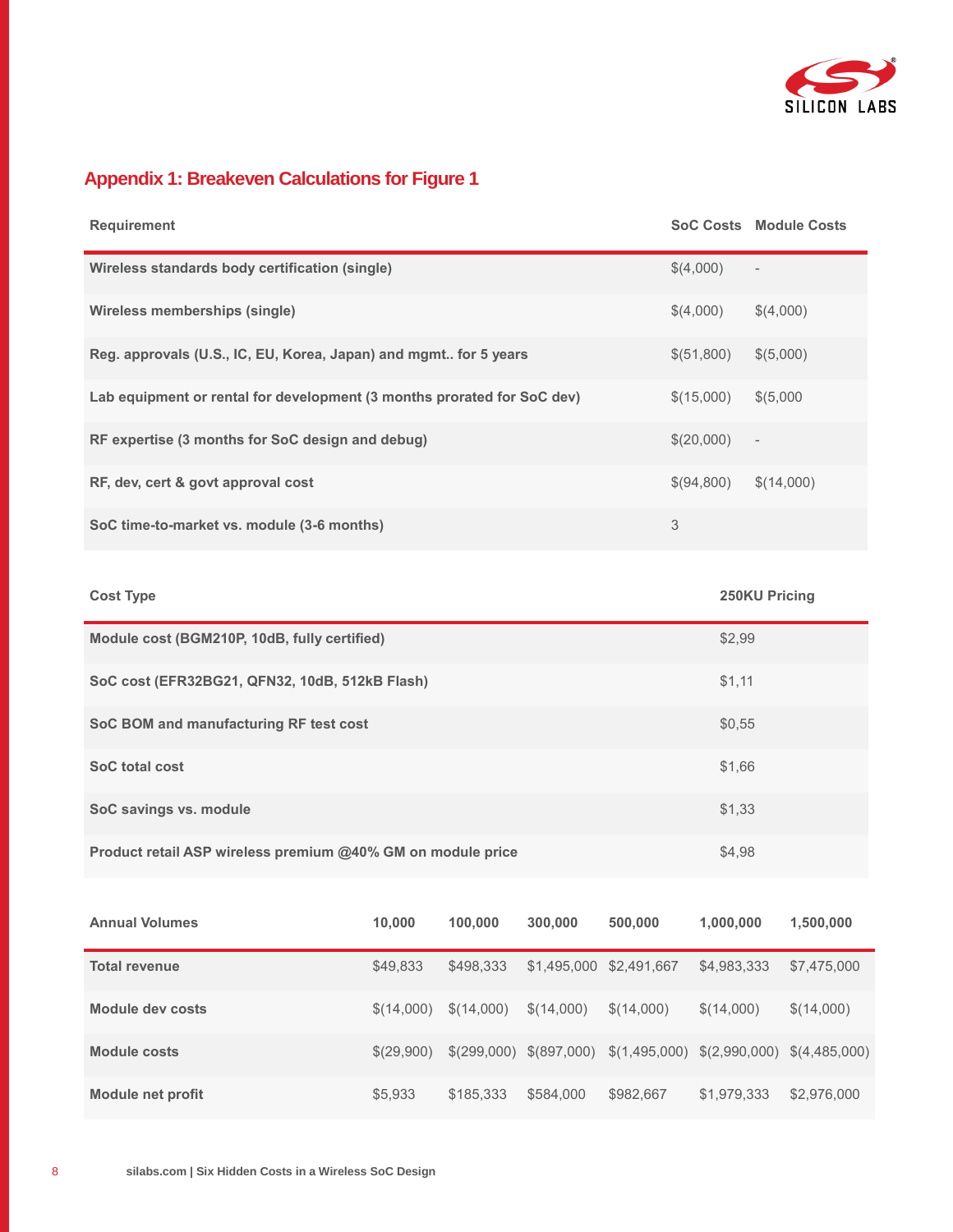

| SoC dev costs                          | \$(94,800) | \$(94,800) | \$(94,800)                | \$(94,800)   | \$(94,800)                    | \$(94,800)  |
|----------------------------------------|------------|------------|---------------------------|--------------|-------------------------------|-------------|
| SoC time-to-market lost revenue        | \$(12,458) |            | $$(124,583)$ $$(373,750)$ | \$(622,917)  | $$(1,245,833)$ $$(1,868,750)$ |             |
| SoC + BOM costs                        | \$(16,600) |            | $$(166,000)$ $$(498,000)$ | \$(830,000)  | $$(1,660,000)$ $$(2,490,000)$ |             |
| SoC net profit                         | \$(74,025) | \$112,950  | \$528,450                 | \$943,950    | \$1,982,700                   | \$3,021,450 |
| Breakeven (SoC profit + module profit) | \$(79,958) | \$(72,383) | \$(55,500)                | \$ (38, 717) | \$3,367                       | \$45,450    |

## **Appendix 2: Costs of Designing a Wireless SoC onto a Product Board and Going to Production**

| Cost<br>Category                                        | <b>Module</b><br>Cost                               | <b>Confidence Level (%)?</b><br>Comment?                                                                                                                                                                                                                               | <b>SoC Cost</b> | Confidence Level (%)?<br><b>Comment</b>                                                                                                                                                                                                                                                                                                                |
|---------------------------------------------------------|-----------------------------------------------------|------------------------------------------------------------------------------------------------------------------------------------------------------------------------------------------------------------------------------------------------------------------------|-----------------|--------------------------------------------------------------------------------------------------------------------------------------------------------------------------------------------------------------------------------------------------------------------------------------------------------------------------------------------------------|
| <b>Selecting</b><br>antenna                             | Zero                                                | 100%                                                                                                                                                                                                                                                                   | Medium          | 50% - The supplier likely has a<br>list of recommended antennas.<br>Even so, picking one with<br>confidence requires careful<br>analysis.                                                                                                                                                                                                              |
| Laying out<br>antenna                                   | $\overline{\phantom{a}}$ l $\overline{\phantom{a}}$ |                                                                                                                                                                                                                                                                        | High            | 90% - Very high likelihood of<br>trial-error-tweak-repeat cycle.<br>Even highly experienced RF                                                                                                                                                                                                                                                         |
| Optimizing<br>antenna<br>layout                         | Low                                                 | 90% - As an all-in-one<br>system, a module is<br>hard to mess up.<br>However, there may be<br>restraints on module<br>placement and "keep-<br>out zones" that could get<br>messed up. It's also<br>likely that the module<br>package probably<br>includes shielding to | High            | engineers spend weeks<br>optimizing antennas for Rx/Tx<br>performance and low BOM cost.<br>This includes rigorous attention<br>to keep-out zones, effectively<br>isolated inductive loops,<br>component selection and<br>placement, etc. There is also<br>likely a need for RF expertise,<br>lab equipment and an RF-<br>isolated testing environment. |
| <b>Reducing</b><br>interference<br>to antenna<br>inputs | Low                                                 | account for these<br>eventualities, so the<br>probability of these<br>issues is really low.                                                                                                                                                                            | High            | 90% - Very high likelihood of<br>coupled noise into RF front end<br>from unanticipated and/or<br>unintentional radiators.                                                                                                                                                                                                                              |
| <b>Reducing</b><br>interference<br>to antenna           | Low                                                 |                                                                                                                                                                                                                                                                        | Medium          | 50% - Very likely that sub-optimal<br>layouts will degrade output<br>performance; unintentional                                                                                                                                                                                                                                                        |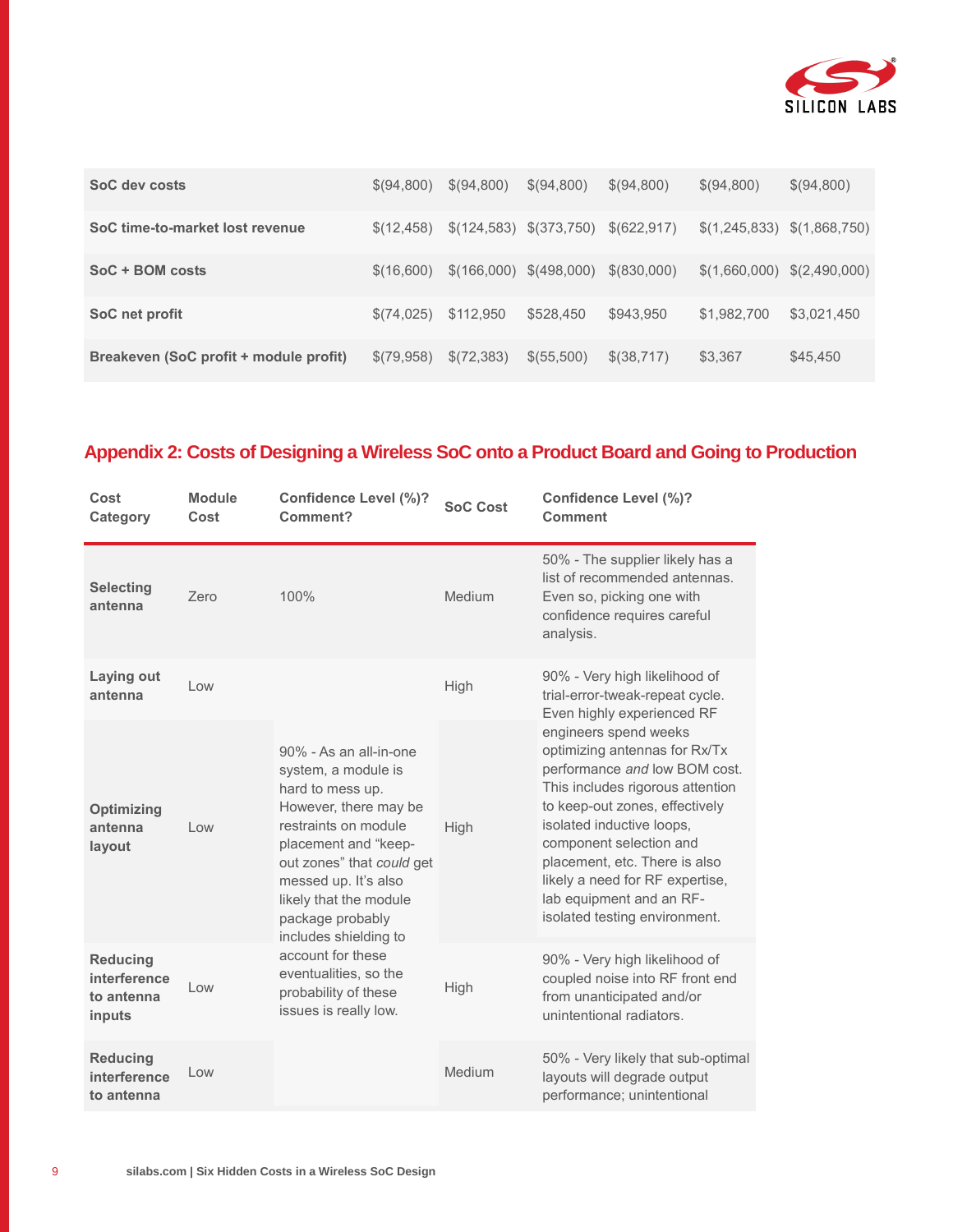

| output<br>power                     |            |                                                                                                                                                                                                                              |            | interferors will also degrade<br>output power.                                                                                                                                                                                                  |
|-------------------------------------|------------|------------------------------------------------------------------------------------------------------------------------------------------------------------------------------------------------------------------------------|------------|-------------------------------------------------------------------------------------------------------------------------------------------------------------------------------------------------------------------------------------------------|
| Pinout<br>complexity                | Standard   | Module companies<br>mask SoC pinout<br>changes by<br>accommodating them in<br>an unchanging module<br>footprint.                                                                                                             | Standard   | SoC pinouts may change<br>between alpha and production<br>silicon. Likewise, they may<br>change with subsequent<br>releases.                                                                                                                    |
| <b>Software</b><br>complexity       | Low/Medium | 50% - It's likely that<br>module companies have<br>an "SoC abstraction<br>layer" development<br>software and API. It<br>varies from supplier to<br>supplier.                                                                 | Low/Medium | 50% - Depending on the SoC<br>company's design philosophy,<br>their software APIs may be super<br>easy or super hard. It varies from<br>supplier to supplier.                                                                                   |
| <b>Regulatory</b><br>certifications | None/Low   | 100% - Modules can<br>come pre-certified for<br>various wireless<br>standard. There may be<br>some product-level<br>certifications required<br>that the module supplier<br>cannot provide, driving<br>some incremental cost. | High       | 100% - Each product must be<br>certified in each desired<br>regulatory region and for each<br>supported wireless standard.<br>This is a time consuming and<br>expensive task and not always<br>successful the first time resulting<br>in re-dos |

#### Appendix 3: Regulatory and Wireless Standards Certification Cost Estimates

| <b>Type</b> | <b>Certification Body</b>                                          | <b>Link / Comment</b>                                                                                                                                     | <b>Estimated</b><br><b>Costs</b> | <b>Module</b><br><b>Applies</b><br>(Yes/No) |
|-------------|--------------------------------------------------------------------|-----------------------------------------------------------------------------------------------------------------------------------------------------------|----------------------------------|---------------------------------------------|
| Regulatory  | Regulatory U.S. FCC,<br>Parts 15B and 15C for<br>unlicensed radios | https://en.wikipedia.org/wiki/Title 47 CFR Part 15<br>This page provides an easy-to-read quide.                                                           | ~57.900                          | Yes for<br>Part 15B                         |
| Regulatory  | Industrie Canada (IC)                                              | http://www.ic.gc.ca/eic/site/smt-<br>gst.nsf/eng/sf01698.html<br>Guidelines for testing:<br>http://www.ic.gc.ca/eic/site/smt-<br>gst.nsf/eng/sf01130.html | ~157.900                         | Yes                                         |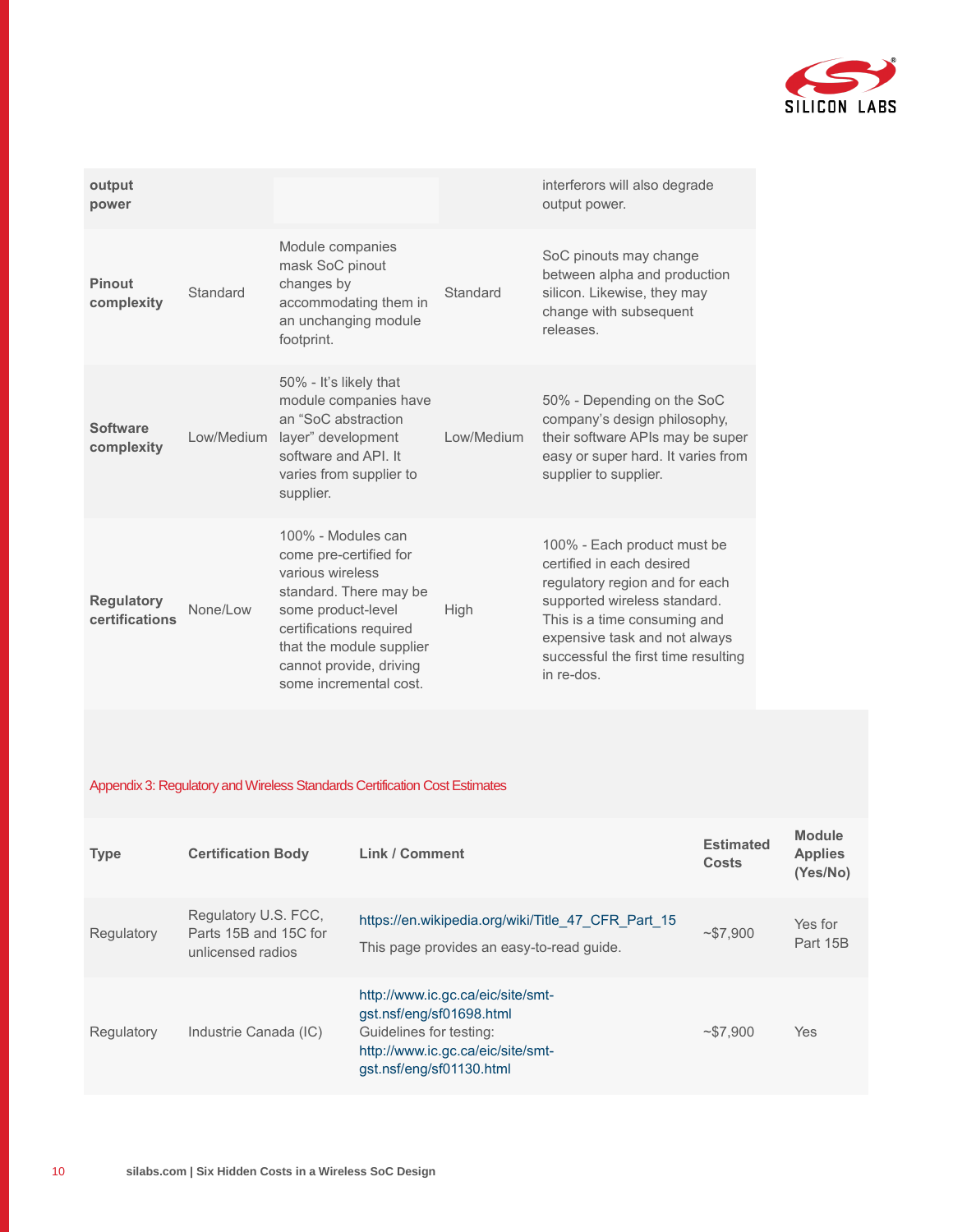

|                  |                                               | FCC Part 15 certification applies for IC certifications<br>with written reports stating cross-country compliance. |                              |            |
|------------------|-----------------------------------------------|-------------------------------------------------------------------------------------------------------------------|------------------------------|------------|
| Regulatory       | Europe ETSI and CE<br>(Covers Europe, Africa, | http://www.etsi.org/standards/looking-for-an-etsi-<br>standard/list-of-harmonised-standards                       | ~157,900                     | <b>Yes</b> |
|                  | Middle East and parts of<br>Asia)             | EN 300 328, EN 301 489, and EN 60950 are all<br>important for unlicensed radios.                                  |                              |            |
| Regulatory       | South Korea                                   | http://rra.go.kr/eng2/cas/introduction.jsp                                                                        | ~54,500                      | <b>Yes</b> |
| Regulatory       | Japan MIC / Telec                             | http://www.tele.soumu.go.jp/e/sys/equ/tech/                                                                       | ~58,600                      | <b>Yes</b> |
| Regulatory       | Sub-GHz / Proprietary<br>wireless             | Generally only require regulatory compliance.                                                                     |                              | <b>Yes</b> |
| Bluetooth        | Membership fees                               | https://www.bluetooth.org/en-<br>us/members/membership-benefits                                                   | $$0 - $8,000$<br>(or higher) | No         |
| <b>Bluetooth</b> | <b>Qualification overview</b>                 | https://www.bluetooth.org/en-us/test-<br>qualification/qualification-overview                                     |                              | <b>Yes</b> |
| <b>Bluetooth</b> | <b>Qualification fees</b><br>overview         | https://www.bluetooth.org/en-us/test-<br>qualification/qualification-overview/fees                                | $$4,000 -$<br>\$8,000        | <b>Yes</b> |
| <b>Bluetooth</b> | <b>Qualification FAQs</b>                     | https://www.bluetooth.org/en-us/test-<br>qualification/qualification-overview/listing-process-<br>updates         |                              |            |
| Zigbee           | Membership fees                               | http://www.zigbee.org/zigbeealliance/join/#levels<br>http://www.zigbee.org/Join/HowtoJoin.aspx                    | $$4,000 -$<br>\$9,000 (or    | <b>No</b>  |
|                  |                                               | http://www.zigbee.org/Join/MembershipFAQ.aspx                                                                     | higher)                      |            |
| Zigbee           | <b>Qualification overview</b>                 | http://www.zigbee.org/zigbee-for-<br>developers/zigbeecertified/                                                  |                              | Yes        |
| Zigbee           | Qualification fees<br>overview                | Per test house                                                                                                    | ~54,000                      | <b>Yes</b> |
| Zigbee           | <b>Qualification FAQs</b>                     | https://docs.zigbee.org/zigbee-docs/dcn/05/docs-05-<br>3594-04-0zqg-zigbee-certification-testing-faq.pdf          |                              |            |

**Helpful sites:**

• Northwest EMC:<http://www.nwemc.com/>